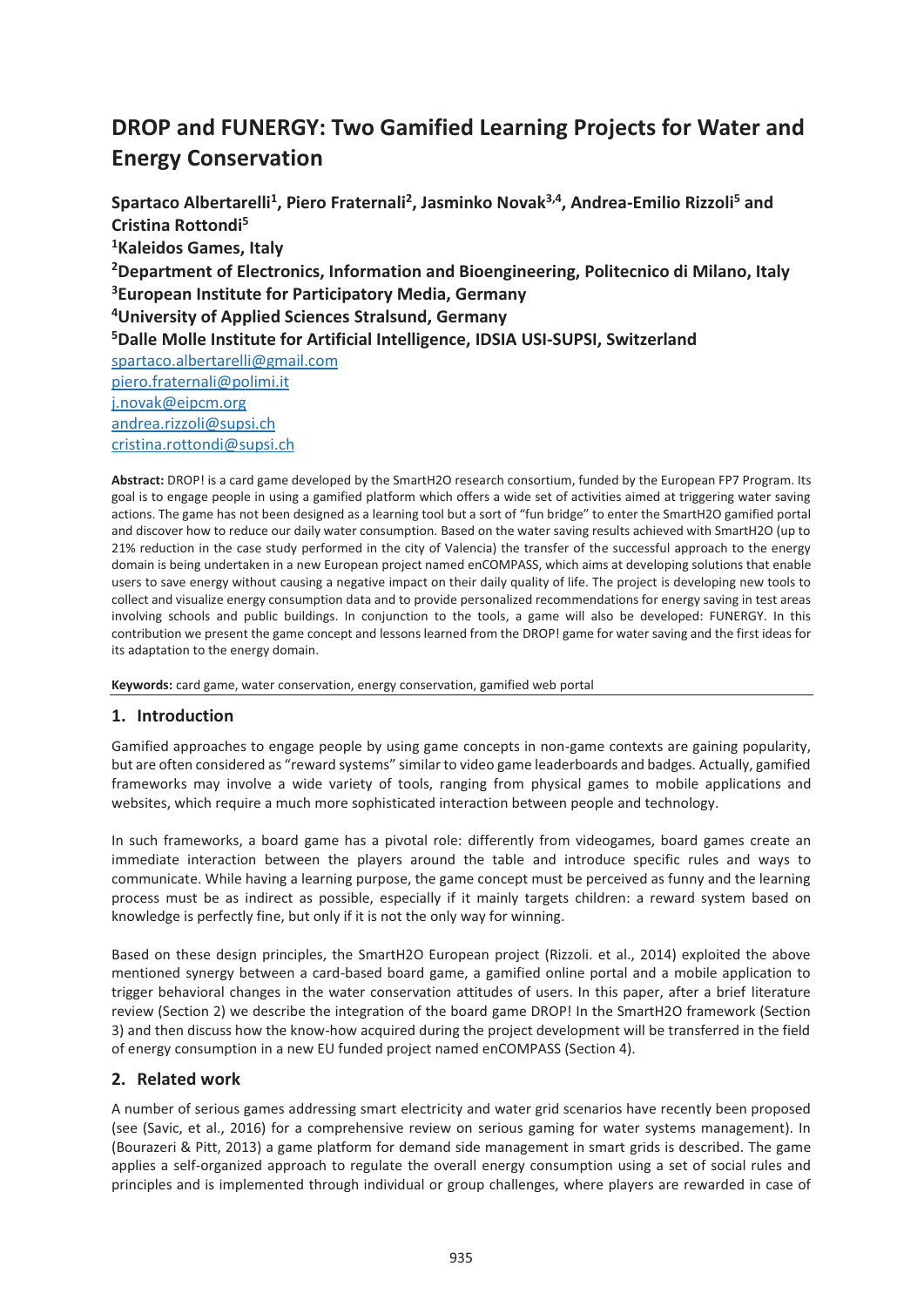#### *Spartaco Albertarelli et al.*

achievement of given objectives. Similar challenge-based approaches are adopted in (Gustafsson, et al., 2009), which presents a game aimed at reducing domestic energy usage and proposes team challenges where groups of users compete in achieving the lowest team-aggregated consumption.

The SmartH2O and enCOMPASS projects (Fraternali, et al., 2017) propose a more complex game mechanism that involves a gamified utility portal connected with a card game and its digital extension: the portal allows users to monitor the water consumption within their household and implements an awarding system that combines points and badges to reward water saving behaviors. The SmartH2O associated game ("DROP! The question") combines a card game and a mobile quiz game to raise awareness about the importance of water conservation within the household in a playful way. The game interaction feeds into the gamified portal by transferring user achievements from the game into points in the utility portal.

# **3. Game description**

"DROP! The question" is a hybrid physical-digital card game for 3-6 players mainly targeting children of primary school age and both genders, but suited for the whole family, without any requirements on specific cultural/educational backgrounds. It is based on the story of Lily, a little girl who knows everything about the proper use of water, and her bungling monster friend, who clumsily mimics her actions. Players take turns in drawing cards: Lily cards provide points, whereas monster cards cause points deductions. At the end of the game players may access the SmartH2O platform (Figure 1) after scanning a QR-code on the monster card (Figure 2) by means of a mobile application especially designed to complement the game (though they are free to play also without this feature): this way, points can be recovered by correctly answering questions related to water consumption.

Exploiting the motivational effect of the card game on the children, parents are also incentivized to use the SmartH2O, portal because correctly answered questions in the mobile app yield points on the portal. Moreover, users consulting the gamified water portal can monitor their water consumption, activities and choices thanks to immediately comprehensible visualization mechanisms borrowed from the gaming field. Virtual game results can also be translated in redeemable rewards such as museum tickets or smart devices to improve efficient water usage.



**Figure 1**: Implementation of the SmartH2O gamified portal (Novak et al., 2016)

To assess technology acceptance of the game, we apply the Unified Theory of Acceptance and Use of Technology (UTAUT) (Venkatesh, et al., 2003). Each indicator is evaluated with a subset of standardized questionnaire items using a 5-point Likert scale. As reported in Figure 3, most respondents assess the ease of use positively to very positively. Only 2 users are undecided about the ease to become skillful at playing the game. All the respondents consider the game easy to play, understandable, and easy to learn. On attitude towards using the technology, most respondents also express a positive attitude towards using the application, while the rest remains neutral and only 1 disagrees with having fun with the game, which shows that the design of the game mechanics are successful and that the game is generally perceived as entertaining. Moreover, most respondents think that the application makes water conservation more interesting and all of them consider playing with the app a good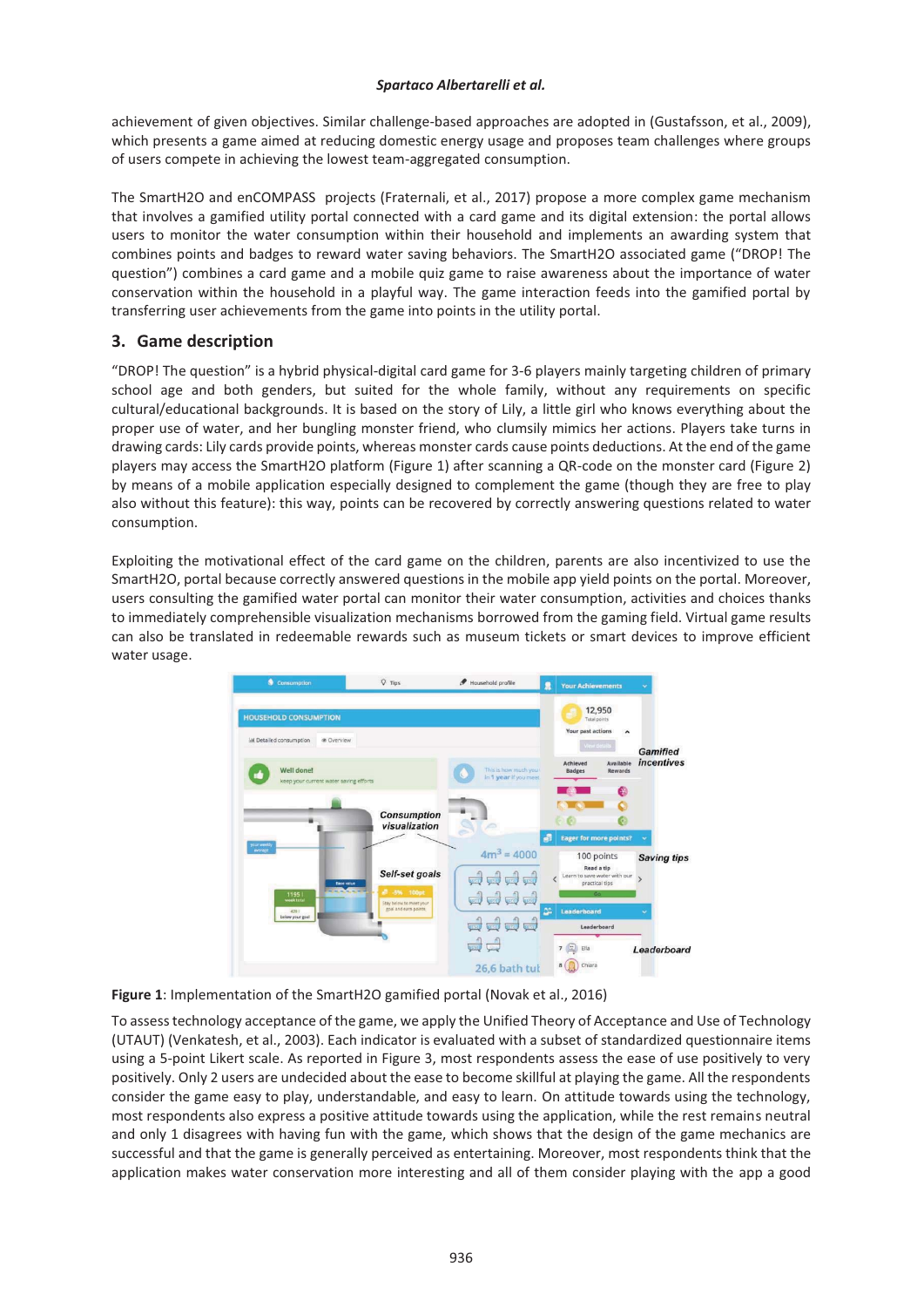#### *Spartaco Albertarelli et al.*

idea in general, which indicates that the game accomplished the objectives of creating user engagement and raising awareness of water conservation. These results confirm that gamified learning activities can significantly increase learners' level of engagement, interest and intrinsic motivation (Kang & Tan, 2014).







**Figure 3**: Effort expectancy (left) and attitude towards using the technology (right) for the mobile version of DROP!

## **4. Knowledge transfer to the enCOMPASS project**



**Figure 4**: FUNERGY game integrating physical card game and mobile game

The know-how acquired during the SmartH2O experience is being transferred to the enCOMPASS project with the development of a new game, called FUNERGY (see Figure 4). It is designed as a simple *cooperative* game (players try to reach the best possible final score collaborating with each other) teaching two simple concepts: 1) saving energy is something that concerns all of us, and 2) though we do not want to sacrifice our everyday comfort level to save energy, we must understand that the amount of energy we can use is limited and depends on where we live.

The game is divided in rounds. During every round the players must reach an "energy level value" by playing their cards. Let us say the first level ("G") is reached at 45 points. Every turn, players they play cards adding the value of the last played card to a common total. If they manage to score exactly 45 points, a new "energy level